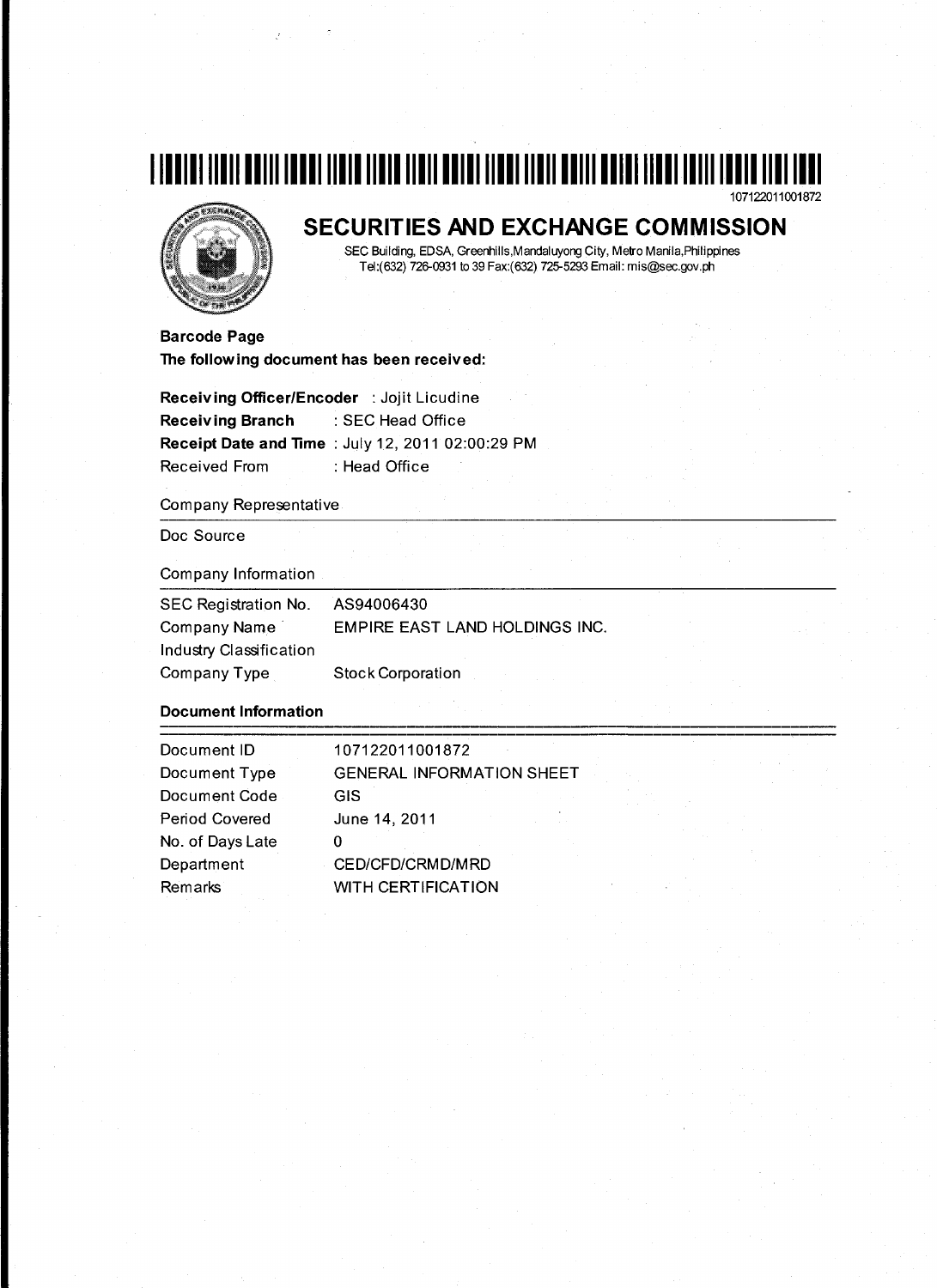

# CERTIFICATION

I, DENNIS E. EDAÑO, of legal age, Filipino, with office address at 24<sup>th</sup> Floor, The World Centre, 330 Sen. Gil J. Puyat Avenue, Makati City, having been sworn in accordance with law, do hereby state that:

1. I am the Corporate Secretary of **EMPIRE EAST LAND HOLDINGS, INC.** (the "Corporation"), a corporation duly organized and existing under Philippine laws with business address at 21<sup>st</sup> Floor, The World Centre, 330 Sen. Gil J. Puyat Avenue, Makati City;

2. I hereby certify that the diskette accompanying the General Information Sheet of the Corporation filed with the Securities and Exchange Commission on the date hereunder contains the exact data stated in the hard copies of the General Information Sheet.

IN WITNESS WHEREOF, I have hereunto set my hand this \_\_\_\_\_\_\_\_\_\_\_\_\_ at Makati City, Philippines.

**DENNISE. EDAÑO** 

**Corporate Secretary** 

SUBSCRIBED AND SWORN to before me this **All Accords** at Makati City, Philippines, affiant exhibiting to me his Community Tax Certificate No. 05934101 issued on 06 January 2011 at the Makati City.

**NOTARY PUBLIC** 

Doc. No. Page No. Book No. Series of 2011.

Empire East Land Holdings, Inc.

21/F The World Centre, 330 Sen. Gil Puyat Avenue Extension, Makati City 1200, Philippines • Tels: (632) 867-8351 to 59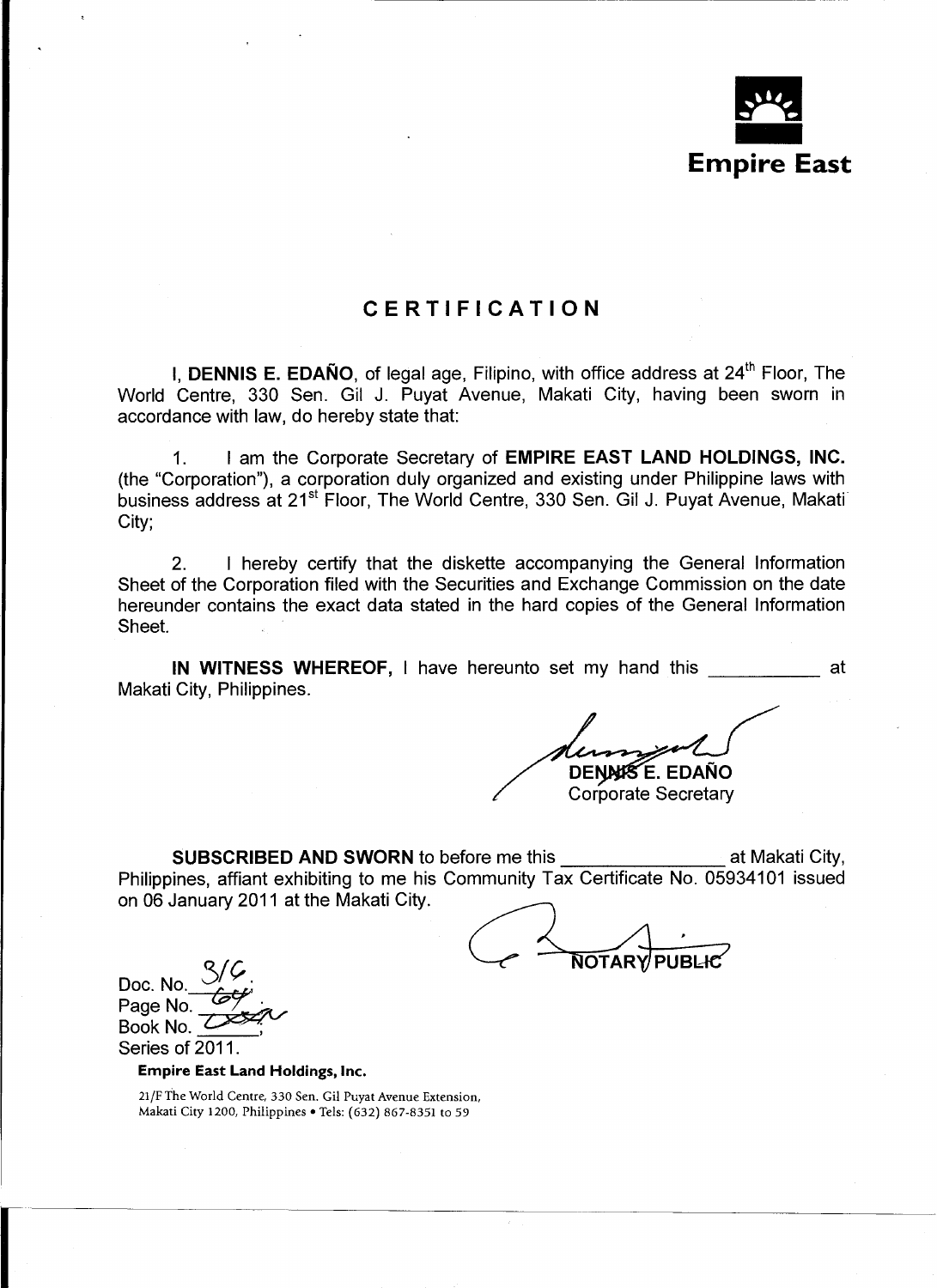

Remarks = pls. use black ink for scanning purposes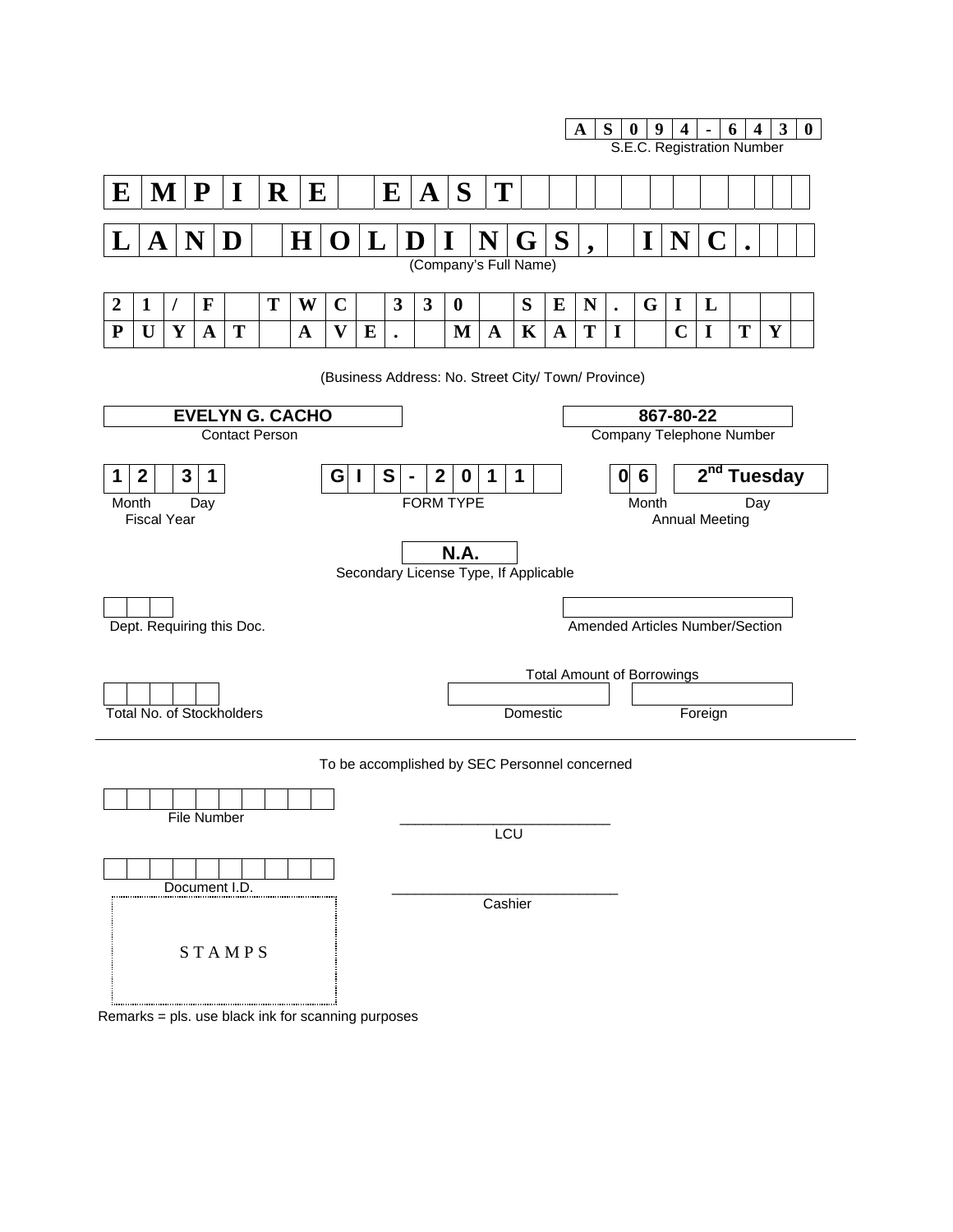#### GENERAL INFORMATION SHEET (GIS)

FOR THE YEAR 2011

#### **STOCK CORPORATION**

#### **GENERAL INSTRUCTIONS:**

- 1. FOR USER CORPORATION: THIS GIS SHOULD BE SUBMITTED WITHIN THIRTY (30) CALENDAR DAYS FROM THE DATE OF THE ANNUAL STOCKHOLDERS' MEETING. **DO NOT LEAVE ANY ITEM BLANK.** WRITE "N.A." IF THE INFORMATION REQUIRED IS NOT APPLICABLE TO THE CORPORATION OR "NONE" IF THE INFORMATION IS NON-EXISTENT.
- 2. IF NO MEETING IS HELD, THE CORPORATION SHALL SUBMIT THE GIS TOGETHER WITH AN AFFIDAVIT OF NON-HOLDING OF MEETING WITHIN THIRTY (30) CALENDAR DAYS FROM THE DATE OF THE SCHEDULED ANNUAL MEETING (AS PROVIDED IN THE BY-LAWS). HOWEVER, SHOULD AN ANNUAL STOCKHOLDERS' MEETING BE HELD THEREAFTER, A NEW GIS SHALL BE SUBMITTED/FILED.
- 3. THIS GIS SHALL BE ACCOMPLISHED IN ENGLISH AND CERTIFIED AND SWORN TO BY THE CORPORATE SECRETARY OF THE CORPORATION.
- 4. THE SEC SHOULD BE TIMELY APPRISED OF RELEVANT CHANGES IN THE SUBMITTED INFORMATION AS THEY ARISE. FOR CHANGES RESULTING FROM ACTIONS THAT AROSE BETWEEN THE ANNUAL MEETINGS, THE CORPORATION SHALL SUBMIT ONLY THE AFFECTED PAGE OF THE GIS THAT RELATES TO THE NEW INFORMATION TOGETHER WITH A COVER LETTER SIGNED BY THE CORPORATE SECRETARY OF THE CORPORATION. THE PAGE OF THE GIS AND COVER LETTER SHALL BE SUBMITTED WITHIN SEVEN (7) DAYS AFTER SUCH CHANGE OCCURRED OR BECAME EFFECTIVE.
- 5. SUBMIT TWO (2) COPIES OF THE GIS TO THE CENTRAL RECEIVING SECTION, GROUND FLOOR, SEC BLDG., EDSA, MANDALUYONG CITY. ALL COPIES SHALL UNIFORMLY BE ON A4 OR LETTER-SIZED PAPER WITH A STANDARD COVER PAGE. THE PAGES OF ALL COPIES SHALL USE ONLY ONE SIDE. CORPORATIONS SUBMITTING A COPY OF THEIR GIS ONLINE OR VIA INTERNET SHALL SUBMIT ONE (1) HARD COPY OF THE GIS, TOGETHER WITH A CERTIFICATION UNDER OATH BY ITS CORPORATE SECRETARY THAT THE COPY SUBMITTED ONLINE CONTAINS THE EXACT DATA IN THE HARD COPY.
- 6. ONLY THE GIS ACCOMPLISHED IN ACCORDANCE WITH THESE INSTRUCTIONS SHALL BE CONSIDERED AS HAVING BEEN FILED.

<sup>7.</sup>  THIS GIS MAY BE USED AS EVIDENCE AGAINST THE CORPORATION AND ITS RESPONSIBLE DIRECTORS/OFFICERS FOR ANY VIOLATION OF EXISTING LAWS, RULES AND REGULATIONS

| <b>CORPORATE NAME:</b><br><b>EMPIRE EAST LAND HOLDINGS, INC.</b>      | <b>DATE REGISTERED:</b>                                                                    |  |                                 |                                                                                             |  |  |  |  |
|-----------------------------------------------------------------------|--------------------------------------------------------------------------------------------|--|---------------------------------|---------------------------------------------------------------------------------------------|--|--|--|--|
| <b>BUSINESS/TRADE NAME:</b><br><b>EMPIRE EAST LAND HOLDINGS, INC.</b> | July 15, 1994                                                                              |  |                                 |                                                                                             |  |  |  |  |
| <b>SEC REGISTRATION NUMBER:</b>                                       | <b>FISCAL YEAR END:</b>                                                                    |  |                                 |                                                                                             |  |  |  |  |
|                                                                       | December 31                                                                                |  |                                 |                                                                                             |  |  |  |  |
| DATE OF ANNUAL MEETING PER BY-LAWS:                                   | <b>CORPORATE TAX</b>                                                                       |  |                                 |                                                                                             |  |  |  |  |
|                                                                       | <b>IDENTIFICATION NUMBER</b>                                                               |  |                                 |                                                                                             |  |  |  |  |
|                                                                       | (TIN) 003-942-108                                                                          |  |                                 |                                                                                             |  |  |  |  |
| <b>ACTUAL DATE OF ANNUAL MEETING:</b>                                 | 14 June 2011                                                                               |  |                                 | <b>WEBSITE/URL ADDRESS:</b>                                                                 |  |  |  |  |
|                                                                       |                                                                                            |  |                                 |                                                                                             |  |  |  |  |
| <b>COMPLETE PRINCIPAL OFFICE ADDRESS:</b>                             |                                                                                            |  |                                 | www.empire-east.com                                                                         |  |  |  |  |
| 21/F The World Centre, 330 Sen. Gil Puyat Avenue, Makati City         |                                                                                            |  |                                 | <b>E-MAIL ADDRESS:</b>                                                                      |  |  |  |  |
|                                                                       |                                                                                            |  |                                 |                                                                                             |  |  |  |  |
| <b>COMPLETE BUSINESS ADDRESS:</b>                                     |                                                                                            |  |                                 | empire@empire-east.com<br><b>FAX NO:</b>                                                    |  |  |  |  |
| 21/F The World Centre, 330 Sen. Gil Puyat Avenue, Makati City         |                                                                                            |  |                                 | (02) 867-8013                                                                               |  |  |  |  |
| <b>NAME OF EXTERNAL AUDITOR &amp; ITS SIGNING PARTNER:</b>            |                                                                                            |  | <b>SEC ACCREDITATION NUMBER</b> | <b>TELEPHONE NUMBER(S):</b>                                                                 |  |  |  |  |
| PUNONGBAYAN & ARAULLO - NELSON J. DINIO                               |                                                                                            |  |                                 |                                                                                             |  |  |  |  |
|                                                                       |                                                                                            |  | (if applicable): 1036-A         | (02) 867-8351 to 59                                                                         |  |  |  |  |
|                                                                       |                                                                                            |  |                                 |                                                                                             |  |  |  |  |
| PRIMARY PURPOSE/ACTIVITY/INDUSTRY PRESENTLY ENGAGED IN:               |                                                                                            |  | <b>INDUSTRY CLASSIFICATION:</b> | <b>GEOGRAPHICAL CODE:</b>                                                                   |  |  |  |  |
| <b>Real Estate Development</b>                                        |                                                                                            |  | <b>N.A.</b>                     | <b>N.A.</b>                                                                                 |  |  |  |  |
|                                                                       |                                                                                            |  |                                 | ----------------------                                                                      |  |  |  |  |
| <b>PARENT COMPANY</b>                                                 | <b>SEC REGISTRATION NO.</b>                                                                |  |                                 | <b>ADDRESS</b>                                                                              |  |  |  |  |
| <b>N.A.</b>                                                           | <b>N.A.</b>                                                                                |  |                                 | <b>N.A.</b>                                                                                 |  |  |  |  |
| SUBSIDIARY/AFFILIATE/ASSOCIATES                                       | <b>SEC REGISTRATION NO.</b>                                                                |  |                                 | <b>ADDRESS</b>                                                                              |  |  |  |  |
| <b>EASTWOOD PROPERTY HOLDINGS, INC.</b>                               | A1996-05643                                                                                |  |                                 | 188 Eastwood City Information Centre, E. Rodiriguez, Jr.<br>Avenue, Bagumbayan, Quezon City |  |  |  |  |
| <b>EMPIRE EAST COMMUNITIES, INC.</b>                                  | CS2008-16277                                                                               |  |                                 | 21st Floor The World Centre,                                                                |  |  |  |  |
|                                                                       |                                                                                            |  |                                 | #330 Sen. Gil Puyat Avenue, Makati City                                                     |  |  |  |  |
| GILMORE PROPERTY MARKETING ASSOCIATES, INC.                           | A1996-5656                                                                                 |  |                                 | 21st Floor The World Centre,<br>#330 Sen. Gil Puyat Avenue, Makati City                     |  |  |  |  |
| SUNTRUST PROPERTIES, INC.                                             | G/F One World Square Bldg., Upper McKinley Rd.,<br><b>McKinley Hill Vill., Taguig City</b> |  |                                 |                                                                                             |  |  |  |  |
| LAGUNA BELAIR SCHOOL, INC.                                            | Laguna Bel Air Subdivision, Brgy. Don Jose,<br>Sta. Rosa, Laguna                           |  |                                 |                                                                                             |  |  |  |  |
| SHERMAN OAK HOLDINGS, INC.                                            | CS2007-01594                                                                               |  |                                 | 21st Floor The World Centre,<br>#330 Sen. Gil Puyat Avenue, Makati City                     |  |  |  |  |
| SONOMA PREMIER LAND, INC.                                             | CS2007-2847                                                                                |  |                                 | 21st Floor The World Centre,<br>#330 Sen. Gil Puyat Avenue, Makati City                     |  |  |  |  |
| <b>VALLE VERDE PROPERTIES, INC.</b>                                   | CS2006-16217                                                                               |  |                                 | 21st Floor The World Centre,<br>#330 Sen. Gil Puyat Avenue, Makati City                     |  |  |  |  |
| <b>NOTE: USE ADDITIONAL SHEET IF NECESSARY</b>                        |                                                                                            |  |                                 |                                                                                             |  |  |  |  |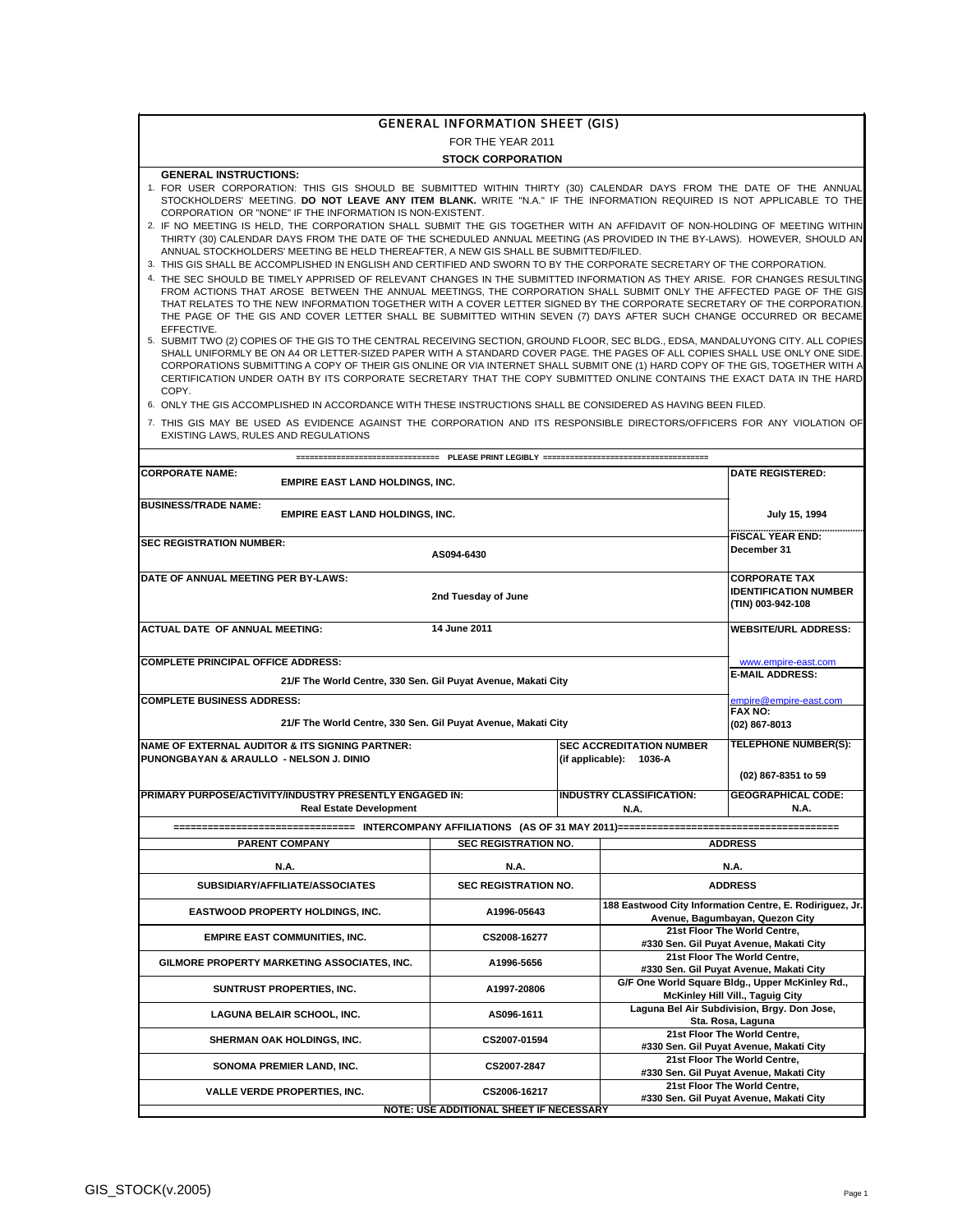STOCK CORPORATION

|                                                       |                                    | ============                                    |                                             |                                                                                        | PLEASE PRINT LEGIBLY ===================== |                                                           |                          |  |
|-------------------------------------------------------|------------------------------------|-------------------------------------------------|---------------------------------------------|----------------------------------------------------------------------------------------|--------------------------------------------|-----------------------------------------------------------|--------------------------|--|
|                                                       |                                    | CORPORATE NAME: EMPIRE EAST LAND HOLDINGS, INC. |                                             |                                                                                        |                                            |                                                           |                          |  |
|                                                       |                                    |                                                 |                                             | <b>CAPITAL STRUCTURE</b><br>(As of 31 May 2011)                                        |                                            |                                                           |                          |  |
| <b>AUTHORIZED CAPITAL STOCK:</b>                      |                                    |                                                 |                                             |                                                                                        |                                            |                                                           |                          |  |
|                                                       |                                    | <b>TYPE OF SHARES *</b>                         | <b>NUMBER OF</b><br><b>SHARES</b>           |                                                                                        | <b>PAR/STATED VALUE</b>                    | <b>AMOUNT (PhP)</b><br>(No. of shares X Par/Stated Value) |                          |  |
| <b>COMMON</b><br>PREFERRED                            |                                    |                                                 | 21,495,200,000<br>2,000,000,000             | 1.00<br>1.00                                                                           |                                            | 21,495,200,000.00<br>2,000,000,000.00                     |                          |  |
|                                                       |                                    |                                                 |                                             |                                                                                        |                                            |                                                           |                          |  |
|                                                       |                                    | <b>TOTAL</b>                                    | 23,495,200,000                              |                                                                                        | TOTAL P                                    | 23,495,200,000.00                                         |                          |  |
| <b>SUBSCRIBED CAPITAL</b><br><b>FILIPINO</b>          | NO. OF<br>STOCK-<br><b>HOLDERS</b> | <b>TYPE OF SHARES *</b>                         | <b>NUMBER OF</b><br><b>SHARES</b>           | <b>NUMBER OF</b><br><b>SHARES IN</b><br><b>THE HANDS</b><br>OF THE<br><b>PUBLIC **</b> | <b>PAR/STATED</b><br><b>VALUE</b>          | <b>AMOUNT (PhP)</b>                                       | % OF<br><b>OWNERSHIP</b> |  |
|                                                       | 13,529                             | Common<br>Preferred<br>Treasury                 | 9,062,684,138<br>285,723,080<br>127,256,071 |                                                                                        | 1.00<br>1.00<br>1.00                       | 9,062,684,138.00<br>285,723,080.00<br>127,256,071.00      | 86.3505%                 |  |
|                                                       |                                    |                                                 |                                             |                                                                                        |                                            |                                                           |                          |  |
| <b>FOREIGN</b><br>(INDICATE BY                        | NO. OF<br>STOCK-                   | <b>TOTAL</b><br><b>TYPE OF SHARES *</b>         | 9,475,663,289 TOTAL<br><b>NUMBER OF</b>     | <b>NUMBER OF</b><br><b>SHARES IN</b><br><b>THE HANDS</b>                               | TOTAL P<br><b>PAR/STATED</b>               | 9,475,663,289.00<br><b>AMOUNT (PhP)</b>                   | % OF                     |  |
| <b>NATIONALITY)</b>                                   | <b>HOLDERS</b>                     |                                                 | <b>SHARES</b>                               | OF THE<br>PUBLIC **                                                                    | <b>VALUE</b>                               |                                                           | <b>OWNERSHIP</b>         |  |
|                                                       | 67                                 | Common                                          | 1,432,552,115                               |                                                                                        | 1.00                                       | 1,432,552,115.00                                          | 13.6495%                 |  |
|                                                       |                                    |                                                 |                                             |                                                                                        |                                            |                                                           |                          |  |
|                                                       |                                    |                                                 |                                             |                                                                                        |                                            |                                                           |                          |  |
| <b>Percentage of Foreign Equity:</b>                  |                                    | <b>TOTAL</b>                                    | 1,432,552,115 TOTAL                         |                                                                                        | P<br><b>TOTAL</b>                          | 1,432,552,115.00                                          |                          |  |
| <b>PAID-UP CAPITAL</b>                                |                                    |                                                 |                                             |                                                                                        | <b>TOTAL SUBSCRIBED</b><br>P               | 10,908,215,404.00                                         | 100%                     |  |
| <b>FILIPINO</b>                                       | NO. OF<br>STOCK-<br><b>HOLDERS</b> | <b>TYPE OF SHARES *</b>                         | <b>NUMBER OF</b><br><b>SHARES</b>           |                                                                                        | <b>PAR/STATED VALUE</b>                    | <b>AMOUNT (PhP)</b>                                       | % OF<br><b>OWNERSHIP</b> |  |
|                                                       | 13,529                             | Common                                          | 9,062,684,138                               | 1.00                                                                                   |                                            | 9,062,684,138.00                                          | 86.3505%                 |  |
|                                                       | $\mathbf{1}$                       | Preferred<br>Treasury                           | 285,723,080<br>127,256,071                  | 1.00<br>1.00                                                                           |                                            | 285,723,080.00<br>127,256,071.00                          |                          |  |
|                                                       |                                    |                                                 |                                             |                                                                                        |                                            |                                                           |                          |  |
|                                                       |                                    | <b>TOTAL</b>                                    | 9,475,663,289                               |                                                                                        | <b>TOTAL</b><br>P                          | 9,475,663,289.00                                          |                          |  |
| <b>FOREIGN</b><br>(INDICATE BY<br><b>NATIONALITY)</b> | NO. OF<br>STOCK-<br><b>HOLDERS</b> | <b>TYPE OF SHARES*</b>                          | <b>NUMBER OF</b><br><b>SHARES</b>           |                                                                                        | <b>PAR/STATED VALUE</b>                    | <b>AMOUNT (PhP)</b>                                       | % OF<br><b>OWNERSHIP</b> |  |
|                                                       | 67                                 | Common                                          | 1,432,552,115                               | 1.00                                                                                   |                                            | 1,432,552,115.00                                          | 13.6495%                 |  |
|                                                       |                                    |                                                 |                                             |                                                                                        |                                            |                                                           |                          |  |
|                                                       |                                    |                                                 |                                             |                                                                                        |                                            |                                                           |                          |  |
|                                                       |                                    | <b>TOTAL</b>                                    | 1,432,552,115                               |                                                                                        | <b>TOTAL</b><br>P                          | 1,432,552,115.00                                          |                          |  |
|                                                       |                                    |                                                 |                                             | <b>TOTAL PAID-UP</b>                                                                   | P                                          | 10,908,215,404.00                                         | 100.00%                  |  |
|                                                       |                                    |                                                 | NOTE: USE ADDITIONAL SHEET IF NECESSARY     |                                                                                        |                                            |                                                           |                          |  |

Common, Preferred or other classification

Other than Directors, Officers, Shareholders owning 10% of outstanding shares.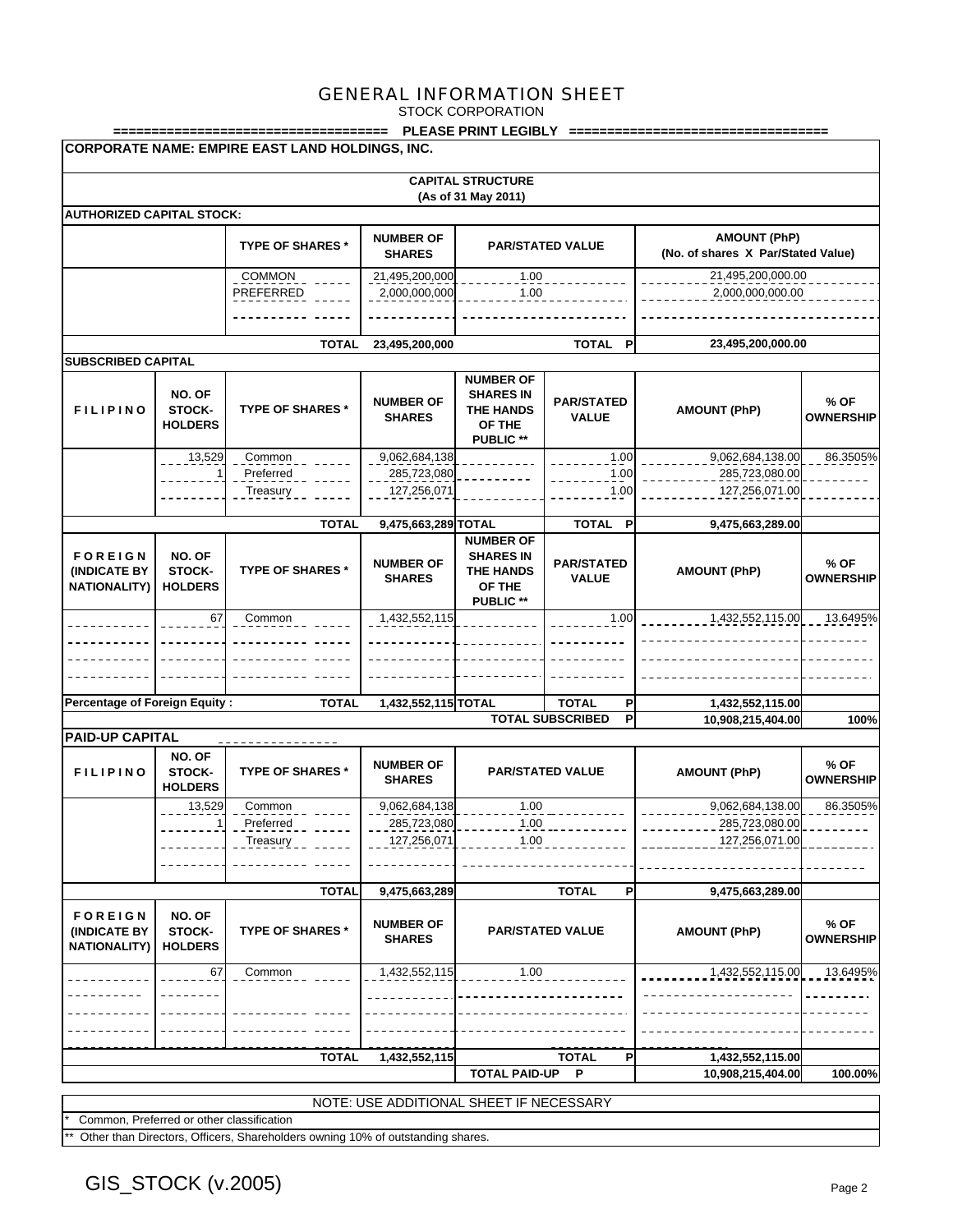STOCK CORPORATION

#### **================================ PLEASE PRINT LEGIBLY ================================**

**CORPORATE NAME: EMPIRE EAST LAND HOLDINGS, INC.**

| DIRECTORS / OFFICERS                                                              |                |              |                               |                              |                       |                                                                                                  |  |  |  |
|-----------------------------------------------------------------------------------|----------------|--------------|-------------------------------|------------------------------|-----------------------|--------------------------------------------------------------------------------------------------|--|--|--|
| (Effective 14 June 2011)                                                          |                |              |                               |                              |                       |                                                                                                  |  |  |  |
| <b>NAME, NATIONALITY AND</b><br><b>CURRENT RESIDENTIAL ADDRESS</b>                | <b>INC'R</b>   | <b>BOARD</b> | <b>STOCK</b><br><b>HOLDER</b> | <b>OFFICER</b>               | <b>BOARD</b><br>COMM. | TAX IDENTIFICATION NO.<br>(TIN) FOR FILIPINOS or<br><b>PASSPORT NO. FOR</b><br><b>FOREIGNERS</b> |  |  |  |
| 1. ANDREW L. TAN - Filipino                                                       | Ÿ              | $\mathsf{C}$ | Ÿ                             | N.A.                         | C/C                   | 125-960-003                                                                                      |  |  |  |
| 11 Abueva St., Corinthian Gardens, Quezon City                                    |                |              |                               |                              |                       |                                                                                                  |  |  |  |
| 2. GERARDO C. GARCIA - Filipino                                                   | N              |              | Y                             | N.A.                         | A/C                   | 110-183-659                                                                                      |  |  |  |
| 325 Puyat St., Corinthian Hills, Quezon City                                      |                |              |                               |                              | C/M & N/M             |                                                                                                  |  |  |  |
| 3. ANTHONY CHARLEMAGNE C. YU - Filipino<br>2091 Madre Ignacia St., Malate, Manila | ${\sf N}$      | M            | Y                             | President                    | N.A.                  | 132-173-451                                                                                      |  |  |  |
| 4. KATHERINE L. TAN - Filipino                                                    | N              | M            | Y                             | N.A.                         | N.A.                  | 137-599-459                                                                                      |  |  |  |
| 11 Abueva St., Corinthian Gardens, Quezon City                                    |                |              |                               |                              |                       |                                                                                                  |  |  |  |
| 5. ALEJO J. VILLANUEVA - Filipino                                                 | N              | $\mathbf{I}$ | Y                             | N.A.                         | N/M                   | 107-279-348                                                                                      |  |  |  |
| Unit 15-20 Cityland Pasong Tamo Ext., Makati City                                 |                |              |                               | $VP - Fin.$ &                | C/M & A/M             |                                                                                                  |  |  |  |
| 6. EVELYN G. CACHO - Filipino<br>7A Fairfax Tower 1, California Garden Square,    | $\overline{N}$ | M            | Y                             | Compliance<br>Off.           | A/M                   | 127-326-686                                                                                      |  |  |  |
| Libertad, Mandaluyong City                                                        |                |              |                               |                              |                       |                                                                                                  |  |  |  |
| 7. ENRIQUE SANTOS L. SY - Filipino                                                | N              | M            | Y                             | N.A.                         |                       | 125-960-296                                                                                      |  |  |  |
| Unit 166 Sherwoods Hts., Jerusalem St., Multinational<br>Vill., Parañaque City    |                |              |                               |                              | N/C                   |                                                                                                  |  |  |  |
| 8. RICKY S. LIBAGO - Filipino                                                     | N              | N.A.         | N                             | SVP - Property               | N.A.                  | 122-334-924                                                                                      |  |  |  |
| 24 Phnom Penh St., BF Homes, Las Piñas City                                       |                |              |                               | Dev't.                       |                       |                                                                                                  |  |  |  |
| 9. RICARDO B. GREGORIO - Filipino                                                 | $\overline{N}$ | N.A.         | $\mathsf{N}$                  | VP-HRD/Gen                   | N.A.                  | 106-937-994                                                                                      |  |  |  |
| Unit 12I Tower 3, The Xavier Hills, #32 N. Domingo cor.                           |                |              |                               | Admin.                       |                       |                                                                                                  |  |  |  |
| Granada Sts., Brgy. Valencia, Quezon City                                         |                |              |                               | Services                     |                       |                                                                                                  |  |  |  |
| 10. ROBERT EDWIN C. LIM - Filipino                                                | N              | N.A.         | $\mathsf{N}$                  | VP-Corp.                     | N.A.                  | 105-671-562                                                                                      |  |  |  |
| 19 Laguna Bay Drive, South Bay Gardens, Parañaque                                 |                |              |                               | Planning/<br>Landbanking     |                       |                                                                                                  |  |  |  |
| City                                                                              |                |              |                               |                              |                       |                                                                                                  |  |  |  |
| 11. ANTONIO E. LLANTADA, JR. - Filipino                                           | N              | N.A.         | Y                             | VP-Audit &<br>Mgt. Services  | N.A.                  | 110-069-703                                                                                      |  |  |  |
| Unit 8AB Tower 1, Olympic Heights, Eastwood City,                                 |                |              |                               |                              |                       |                                                                                                  |  |  |  |
| Libis, Quezon City                                                                |                |              |                               |                              |                       |                                                                                                  |  |  |  |
| 12. JHOANNA LYNDELOU T. LLAGA - Filipino                                          | N              | N.A.         | $\mathsf{N}$                  | VP-Marketing                 | N.A.                  | 174-947-995                                                                                      |  |  |  |
| 177 Don Damaso St., Don Antonio Heights, Quezon<br>City                           |                |              |                               |                              |                       |                                                                                                  |  |  |  |
| 13. GIOVANNI C. NG - Filipino                                                     | N              | N.A.         | $\mathsf{N}$                  | Treasurer                    | N.A.                  |                                                                                                  |  |  |  |
| 125 Nineth St., New Manila, Quezon City                                           |                |              |                               |                              |                       | 164-662-351                                                                                      |  |  |  |
| 14. DENNIS E. EDAÑO - Filipino                                                    | N              | N.A.         | $\mathsf{N}$                  | Corp.                        | N.A.                  | 207-906-709                                                                                      |  |  |  |
| Blk.1 Lot 3, Cirilo St., Isadora Hills Subd., Diliman,                            |                |              |                               | Secretary &                  |                       |                                                                                                  |  |  |  |
| Quezon City                                                                       |                |              |                               | AVP-Legal &<br>Corp. Affairs |                       |                                                                                                  |  |  |  |
| 15. CELESTE Z. SIOSON - Filipino                                                  | N              | N.A.         | N                             | Asst. Corp.                  | N.A.                  | 909-091-527                                                                                      |  |  |  |
| 8 Batangas St., Bago Bantay, Quezon City                                          |                |              |                               | Secretary &                  |                       |                                                                                                  |  |  |  |
|                                                                                   |                |              |                               | AVP-Legal &<br>Corp. Affairs |                       |                                                                                                  |  |  |  |
|                                                                                   |                |              |                               |                              |                       |                                                                                                  |  |  |  |
| <b>NOTHING FOLLOWS ---------------</b>                                            |                |              |                               |                              |                       |                                                                                                  |  |  |  |

INSTRUCTIONS:

FOR BOARD COLUMN, PUT "C" FOR CHAIRMAN, "M" FOR MEMBER, "I" FOR INDEPENDENT DIRECTOR.

FOR INC'R COLUMN, PUT "Y" IF AN INCORPORATOR, "N" IF NOT.

FOR STOCKHOLDER COLUMN, PUT "Y" IF A STOCKHOLDER, "N" IF NOT.

FOR OFFICER COLUMN, INDICATE PARTICULAR POSITION IF AN OFFICER, FROM VP UP INCLUDING THE POSITION OF THE TREASURER,

SECRETARY, COMPLIANCE OFFICER AND/OR ASSOCIATED PERSON.

 FOR EXECUTIVE COMMITTEE, INDICATE "C" IF MEMBER OF THE COMPENSATION COMMITTEE; "A" FOR AUDIT COMMITTEE; "N" FOR NOMINATION AND ELECTION COMMITTEE. ADDITIONALLY WRITE "C" AFTER SLASH IF CHAIRMAN AND "M" IF MEMBER.

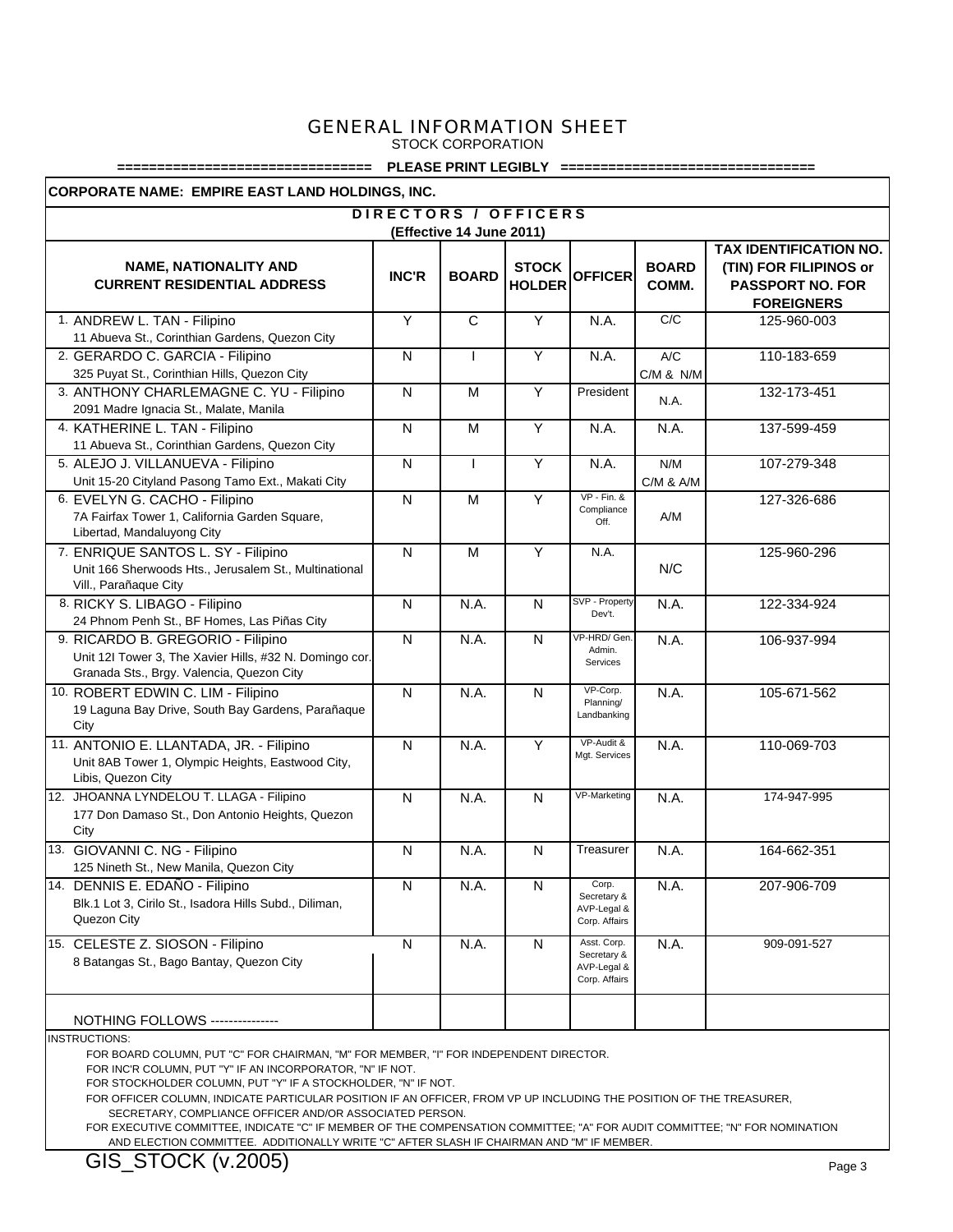| PLEASE PRINT LEGIBLY ==================================<br>=================================                                                        |                                                                                                                                                                                           |               |                          |                                                    |                             |                                                                                      |  |  |  |  |
|-----------------------------------------------------------------------------------------------------------------------------------------------------|-------------------------------------------------------------------------------------------------------------------------------------------------------------------------------------------|---------------|--------------------------|----------------------------------------------------|-----------------------------|--------------------------------------------------------------------------------------|--|--|--|--|
| CORPORATE NAME: EMPIRE EAST LAND HOLDINGS, INC.                                                                                                     |                                                                                                                                                                                           |               |                          |                                                    |                             |                                                                                      |  |  |  |  |
| TOTAL NUMBER OF STOCKHOLDERS: 13,596<br>NO. OF STOCKHOLDERS WITH 1,000 OR MORE SHARES EACH:<br>13.046<br>(As of 31 May 2011)<br>(As of 31 May 2011) |                                                                                                                                                                                           |               |                          |                                                    |                             |                                                                                      |  |  |  |  |
| TOTAL ASSETS BASED ON LATEST AUDITED FINANCIAL STATEMENTS:<br>(As of December 31, 2010)                                                             |                                                                                                                                                                                           |               |                          | Php27,802,956,436 (consolidated)                   |                             |                                                                                      |  |  |  |  |
| <b>STOCKHOLDER'S INFORMATION</b>                                                                                                                    |                                                                                                                                                                                           |               |                          |                                                    |                             |                                                                                      |  |  |  |  |
|                                                                                                                                                     |                                                                                                                                                                                           |               | <b>SHARES SUBSCRIBED</b> |                                                    |                             | <b>TAX IDENTIFICATION</b>                                                            |  |  |  |  |
| <b>NAME, NATIONALITY AND</b><br><b>CURRENT RESIDENTIAL ADDRESS</b>                                                                                  | <b>TYPE</b>                                                                                                                                                                               | <b>NUMBER</b> | <b>AMOUNT</b><br>(PhP)   | <b>PERCENTAGE</b><br><b>OF</b><br><b>OWNERSHIP</b> | <b>AMOUNT PAID</b><br>(PhP) | NO. (TIN) FOR<br><b>FILIPINOS or</b><br><b>PASSPORT NO. FOR</b><br><b>FOREIGNERS</b> |  |  |  |  |
| 1. MEGAWORLD CORPORATION                                                                                                                            | Common                                                                                                                                                                                    | 5,237,115,249 | 5,237,115,249.00         |                                                    |                             |                                                                                      |  |  |  |  |
| Filipino                                                                                                                                            |                                                                                                                                                                                           |               |                          |                                                    |                             |                                                                                      |  |  |  |  |
| 28/F The World Centre, 330 Sen. Gil. Puyat<br>Avenue, Makati City                                                                                   |                                                                                                                                                                                           |               |                          |                                                    |                             | 000-477-103                                                                          |  |  |  |  |
|                                                                                                                                                     | <b>TOTAL</b>                                                                                                                                                                              | 5,237,115,249 | 5,237,115,249.00         | 49.8999%                                           | 5,237,115,249.00            |                                                                                      |  |  |  |  |
| 2. PCD NOMINEE CORPORATION                                                                                                                          | Common                                                                                                                                                                                    | 2,442,756,740 | 2,442,756,740.00         |                                                    |                             |                                                                                      |  |  |  |  |
| Filipino                                                                                                                                            |                                                                                                                                                                                           |               |                          |                                                    |                             | 004-710-690                                                                          |  |  |  |  |
| 37/F Tower I, The Enterprise Center,                                                                                                                |                                                                                                                                                                                           |               |                          |                                                    |                             |                                                                                      |  |  |  |  |
| 6766 Ayala Avenue, Makati City                                                                                                                      | <b>TOTAL</b>                                                                                                                                                                              | 2,442,756,740 | 2,442,756,740.00         | 23.2749%                                           | 2,442,756,740.00            |                                                                                      |  |  |  |  |
| 3. PCD NOMINEE CORPORATION<br>Non-Filipino                                                                                                          | Common                                                                                                                                                                                    | 1,397,127,523 | 1,397,127,523.00         |                                                    |                             |                                                                                      |  |  |  |  |
| 37/F Tower I, The Enterprise Center,                                                                                                                |                                                                                                                                                                                           |               |                          |                                                    |                             | 004-710-690                                                                          |  |  |  |  |
| 6766 Ayala Avenue, Makati City                                                                                                                      | <b>TOTAL</b>                                                                                                                                                                              | 1,397,127,523 | 1,397,127,523.00         | 13.3120%                                           | 1,397,127,523.00            |                                                                                      |  |  |  |  |
| 4. FIRST CENTRO, INC.                                                                                                                               | Common                                                                                                                                                                                    | 1,088,494,500 | 1,088,494,500.00         |                                                    |                             |                                                                                      |  |  |  |  |
| Filipino                                                                                                                                            |                                                                                                                                                                                           |               |                          |                                                    |                             |                                                                                      |  |  |  |  |
| 7/F 1880, Eastwood Avenue,                                                                                                                          |                                                                                                                                                                                           |               |                          |                                                    |                             | 003-978-174                                                                          |  |  |  |  |
| Eastwood City Cyberpark, Quezon City                                                                                                                | <b>TOTAL</b>                                                                                                                                                                              | 1,088,494,500 | 1,088,494,500.00         | 10.3713%                                           | 1,088,494,500.00            |                                                                                      |  |  |  |  |
| 5. THE ANDRESONS GROUP, INC.                                                                                                                        | Common                                                                                                                                                                                    | 138,133,820   | 138,133,820.00           |                                                    |                             |                                                                                      |  |  |  |  |
| Filipino                                                                                                                                            |                                                                                                                                                                                           |               |                          |                                                    |                             | 290-000-298-167                                                                      |  |  |  |  |
| 7/F 1880, Eastwood Avenue,                                                                                                                          |                                                                                                                                                                                           |               |                          |                                                    |                             |                                                                                      |  |  |  |  |
| Eastwood City, Quezon City                                                                                                                          | <b>TOTAL</b>                                                                                                                                                                              | 138,133,820   | 138,133,820.00           | 1.3162%                                            | 138,133,820.00              |                                                                                      |  |  |  |  |
| 6. ANDREW L. TAN                                                                                                                                    | Common                                                                                                                                                                                    | 24,277,777    | 24,277,777.00            |                                                    |                             |                                                                                      |  |  |  |  |
| Filipino                                                                                                                                            |                                                                                                                                                                                           |               |                          |                                                    |                             | 125-960-003                                                                          |  |  |  |  |
| c/o 28/F The World Centre, 330 Sen. Gil Puyat<br>Avenue, Makati City                                                                                |                                                                                                                                                                                           |               |                          |                                                    |                             |                                                                                      |  |  |  |  |
|                                                                                                                                                     | <b>TOTAL</b>                                                                                                                                                                              | 24,277,777    | 24,277,777.00            | 0.0231%                                            | 24,277,777.00               |                                                                                      |  |  |  |  |
| 7. LEE SUI HEE SIMON                                                                                                                                | Common                                                                                                                                                                                    | 16,685,206    | 16,685,206.00            |                                                    |                             |                                                                                      |  |  |  |  |
| Australian                                                                                                                                          |                                                                                                                                                                                           |               |                          |                                                    |                             | N.A.                                                                                 |  |  |  |  |
| #78 The Avenue, Nedlands 6009 Western,<br>Australia                                                                                                 |                                                                                                                                                                                           |               |                          |                                                    |                             |                                                                                      |  |  |  |  |
|                                                                                                                                                     | <b>TOTAL</b>                                                                                                                                                                              | 16,685,206    | 16,685,206.00            | 0.1590%                                            | 16,685,206.00               |                                                                                      |  |  |  |  |
| SUBTOTAL AMOUNT OF SUBSCRIBED CAPITAL<br>10,344,590,815.00<br>98.5646%                                                                              |                                                                                                                                                                                           |               |                          |                                                    |                             |                                                                                      |  |  |  |  |
| SUBTOTAL AMOUNT OF PAID-UP CAPITAL<br>10,344,590,815.00                                                                                             |                                                                                                                                                                                           |               |                          |                                                    |                             |                                                                                      |  |  |  |  |
| * This excludes 54,486,000 shares beneficially owned by Megaworld Corporation and 86,100,000 shares beneficially owned by First Centro, Inc.        |                                                                                                                                                                                           |               |                          |                                                    |                             |                                                                                      |  |  |  |  |
|                                                                                                                                                     | INSTRUCTION: SPECIFY THE TOP 20 STOCKHOLDERS AND INDICATE THE REST AS OTHERS                                                                                                              |               |                          |                                                    |                             |                                                                                      |  |  |  |  |
| necessary.                                                                                                                                          | Note: For PDTC Nominee included in the list, please indicate further the beneficial owners owning more than 5% of any class of the company's voting securities. Attach separate sheet, if |               |                          |                                                    |                             |                                                                                      |  |  |  |  |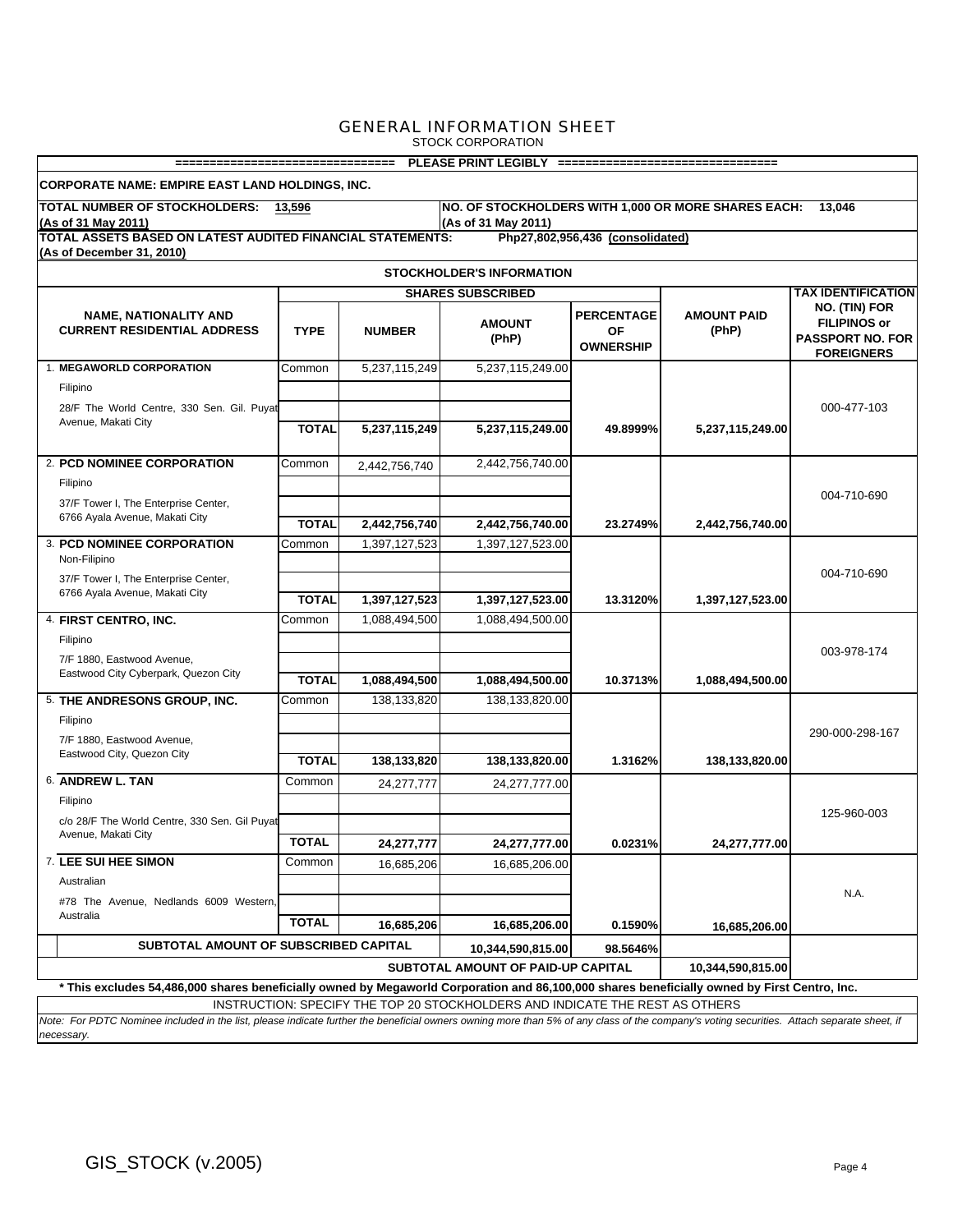STOCK CORPORATION

| =================================                                                              |              |               | PLEASE PRINT LEGIBLY =================================                       |                                              |                             |                                                                            |
|------------------------------------------------------------------------------------------------|--------------|---------------|------------------------------------------------------------------------------|----------------------------------------------|-----------------------------|----------------------------------------------------------------------------|
| <b>CORPORATE NAME: EMPIRE EAST LAND HOLDINGS, INC.</b>                                         |              |               |                                                                              |                                              |                             |                                                                            |
| TOTAL NUMBER OF STOCKHOLDERS:<br>13.596<br>(As of 31 May 2011)                                 |              |               | NO. OF STOCKHOLDERS WITH 1,000 OR MORE SHARES EACH:<br>(As of 31 May 2011)   |                                              |                             | 13,046                                                                     |
| <b>TOTAL ASSETS BASED ON LATEST AUDITED FINANCIAL STATEMENTS:</b><br>(As of December 31, 2010) |              |               |                                                                              | Php27,802,956,436 (consolidated)             |                             |                                                                            |
|                                                                                                |              |               | <b>STOCKHOLDER'S INFORMATION</b>                                             |                                              |                             |                                                                            |
|                                                                                                |              |               | <b>SHARES SUBSCRIBED</b>                                                     |                                              |                             | <b>TAX IDENTIFICATION</b>                                                  |
| <b>NAME, NATIONALITY AND</b><br><b>CURRENT RESIDENTIAL ADDRESS</b>                             | <b>TYPE</b>  | <b>NUMBER</b> | <b>AMOUNT</b><br>(PhP)                                                       | <b>PERCENTAG</b><br>E OF<br><b>OWNERSHIP</b> | <b>AMOUNT PAID</b><br>(PhP) | <b>NO. (TIN) FOR FILIPINOS</b><br>or PASSPORT NO. FOR<br><b>FOREIGNERS</b> |
| 8. RAMON UY ONG                                                                                | Common       | 14,950,000    | 14,950,000.00                                                                |                                              |                             |                                                                            |
| Filipino                                                                                       |              |               |                                                                              |                                              |                             | N.A.                                                                       |
| 9 Navarro St., Corinthian Gardens, Quezon City                                                 |              |               |                                                                              |                                              |                             |                                                                            |
|                                                                                                | <b>TOTAL</b> | 14,950,000    | 14,950,000.00                                                                | 0.1424%                                      | 14,950,000.00               |                                                                            |
| 9. LUCIO W. YAN                                                                                | Common       | 10,350,000    | 10,350,000.00                                                                |                                              |                             |                                                                            |
| Filipino                                                                                       |              |               |                                                                              |                                              |                             | N.A.                                                                       |
| 537 Lafayette St., Greenhills East,<br>Mandaluyong City                                        |              |               |                                                                              |                                              |                             |                                                                            |
|                                                                                                | <b>TOTAL</b> | 10,350,000    | 10.350.000.00                                                                | 0.0986%                                      | 10,350,000.00               |                                                                            |
| 10. SAMUEL CHUA NG &/0R JOCELYN NGO NG ITF<br><b>STEVEN SAMUEL NGO NG</b><br>Filipino          | Common       | 7,015,000     | 7,015,000.00                                                                 |                                              |                             |                                                                            |
| 809 Ongpin St., Sta. Cruz, Tondo, Manila                                                       |              |               |                                                                              |                                              |                             | N.A.                                                                       |
|                                                                                                | <b>TOTAL</b> |               |                                                                              |                                              |                             |                                                                            |
| 11 UNION PROPERTIES, INC.                                                                      | Common       | 7,015,000     | 7,015,000.00                                                                 | 0.0668%                                      | 7,015,000.00                |                                                                            |
|                                                                                                |              | 6,157,808     | 6,157,808.00                                                                 |                                              |                             |                                                                            |
| Filipino                                                                                       |              |               |                                                                              |                                              |                             | N.A.                                                                       |
| 6/F SSS Makati Bldg., Ayala Avenue cor Herrera                                                 |              |               |                                                                              |                                              |                             |                                                                            |
| Sts., Makati City                                                                              | <b>TOTAL</b> | 6,157,808     | 6,157,808.00                                                                 | 0.0587%                                      | 6,157,808.00                |                                                                            |
| 12. BASILIO BARRETO                                                                            | Common       | 4,746,900     | 4,746,900.00                                                                 |                                              |                             |                                                                            |
| Filipino                                                                                       |              |               |                                                                              |                                              |                             | N.A.                                                                       |
| #61 Roosevelt St., North Greenhills, San Juan                                                  |              |               |                                                                              |                                              |                             |                                                                            |
|                                                                                                | <b>TOTAL</b> | 4,746,900     | 4,746,900.00                                                                 | 0.0452%                                      | 4,746,900.00                |                                                                            |
| 13. ALBERTO MENDOZA AND/OR<br><b>JEANNE C. MENDOZA</b>                                         | Common       | 4,444,106     | 4,444,106.00                                                                 |                                              |                             |                                                                            |
| Filipino                                                                                       |              |               |                                                                              |                                              |                             |                                                                            |
| #1145 Aguilar St., Tondo, Manila                                                               |              |               |                                                                              |                                              |                             | N.A.                                                                       |
|                                                                                                | <b>TOTAL</b> |               |                                                                              |                                              |                             |                                                                            |
| <b>14 EVANGELINE R. ABDULLAH</b>                                                               | Common       | 4,444,106     | 4,444,106.00                                                                 | 0.0423%                                      | 4,444,106.00                |                                                                            |
| Filipino                                                                                       |              | 4,324,000     | 4,324,000.00                                                                 |                                              |                             |                                                                            |
| 3 Harvard Road, Forbes Park, Makati City                                                       |              |               |                                                                              |                                              |                             | N.A.                                                                       |
|                                                                                                |              |               |                                                                              |                                              |                             |                                                                            |
|                                                                                                | <b>TOTAL</b> | 4,324,000     | 4,324,000.00                                                                 | 0.0412%                                      | 4,324,000.00                |                                                                            |
| 15. VALENTIN T. KHOE                                                                           | Common       | 4,207,434     | 4,207,434.00                                                                 |                                              |                             |                                                                            |
| Filipino                                                                                       |              |               |                                                                              |                                              |                             | N.A.                                                                       |
| 27 11th St., New Manila, Quezon City                                                           |              |               |                                                                              |                                              |                             |                                                                            |
|                                                                                                | <b>TOTAL</b> | 4,207,434     | 4,207,434.00                                                                 | 0.0401%                                      | 4,207,434.00                |                                                                            |
| SUBTOTAL AMOUNT OF SUBSCRIBED CAPITAL                                                          |              |               | 56,195,248.00                                                                | 0.5354%                                      |                             |                                                                            |
|                                                                                                |              |               | SUBTOTAL AMOUNT OF PAID-UP CAPITAL                                           |                                              | 56,195,248.00               |                                                                            |
|                                                                                                |              |               |                                                                              |                                              |                             |                                                                            |
|                                                                                                |              |               | INSTRUCTION: SPECIFY THE TOP 20 STOCKHOLDERS AND INDICATE THE REST AS OTHERS |                                              |                             |                                                                            |

**Note:** *For PDTC Nominee included in the list, please indicate further the beneficial owners owning more than 5% of any class of the company's voting securities. Attach separate sheet, if necessary.*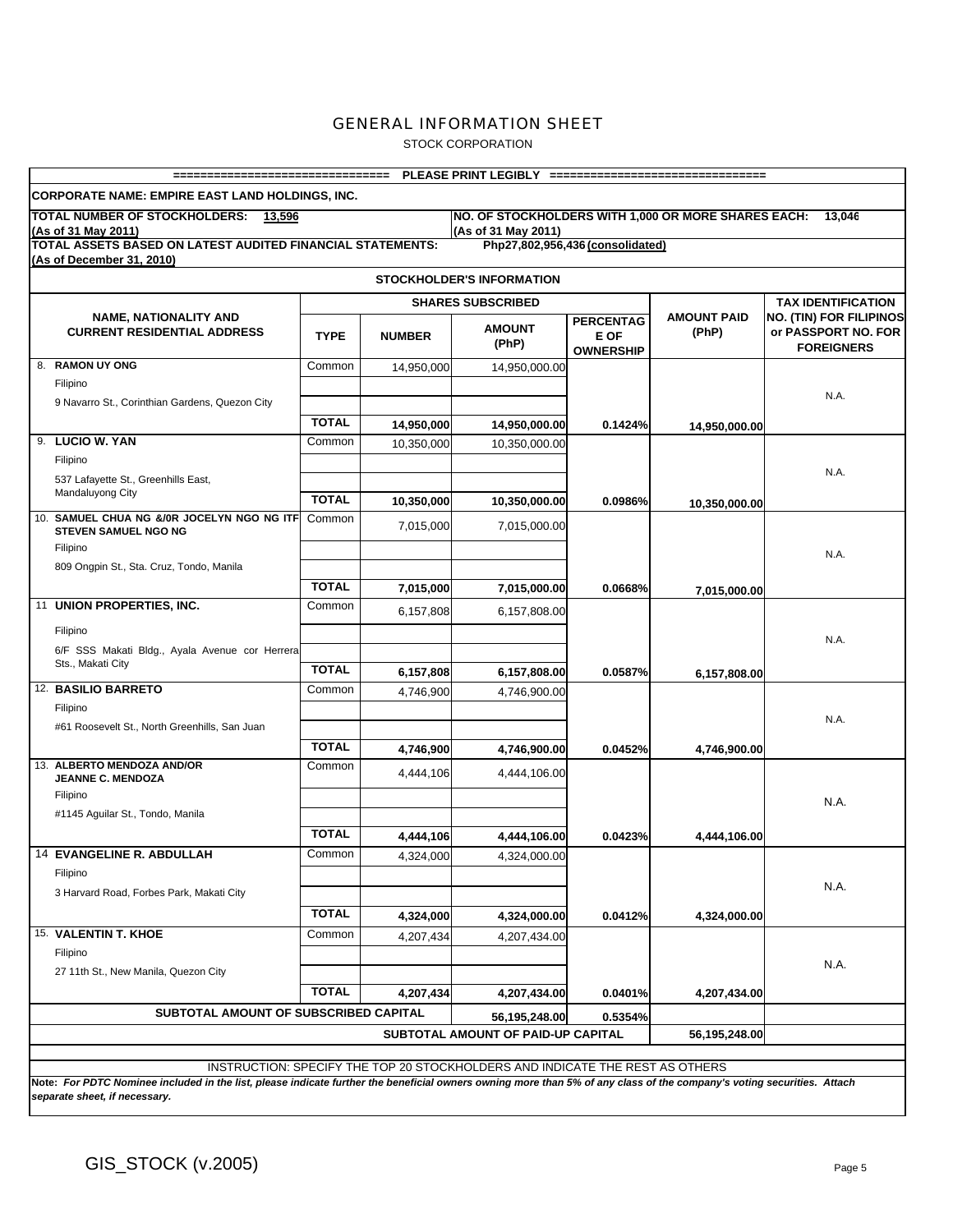STOCK CORPORATION

**==================================== PLEASE PRINT LEGIBLY ==================================**

|     | <b>CORPORATE NAME: EMPIRE EAST LAND HOLDINGS, INC.</b>                                                                                                          |                              |            |                                                                              |                                                    |                             |                                                                            |
|-----|-----------------------------------------------------------------------------------------------------------------------------------------------------------------|------------------------------|------------|------------------------------------------------------------------------------|----------------------------------------------------|-----------------------------|----------------------------------------------------------------------------|
|     | TOTAL NUMBER OF STOCKHOLDERS:                                                                                                                                   | 13,596                       |            | NO. OF STOCKHOLDERS WITH 1,000 OR MORE SHARES EACH:                          |                                                    |                             | 13.046                                                                     |
|     | (As of 31 May 2011)<br>TOTAL ASSETS BASED ON LATEST AUDITED FINANCIAL STATEMENTS:                                                                               |                              |            | (As of 31 May 2011)                                                          |                                                    |                             |                                                                            |
|     | (As of December 31, 2010)                                                                                                                                       |                              |            |                                                                              | Php27,802,956,436 (consolidated)                   |                             |                                                                            |
|     | STOCKHOLDER'S INFORMATION (As of 30 April 2011)                                                                                                                 |                              |            |                                                                              |                                                    |                             |                                                                            |
|     |                                                                                                                                                                 |                              |            | <b>SHARES SUBSCRIBED</b>                                                     |                                                    |                             | <b>TAX IDENTIFICATION</b>                                                  |
|     | <b>NAME, NATIONALITY AND</b><br><b>CURRENT RESIDENTIAL ADDRESS</b>                                                                                              | <b>TYPE</b><br><b>NUMBER</b> |            | <b>AMOUNT</b><br>(PhP)                                                       | <b>PERCENTAGE</b><br><b>OF</b><br><b>OWNERSHIP</b> | <b>AMOUNT PAID</b><br>(PhP) | <b>NO. (TIN) FOR FILIPINOS</b><br>or PASSPORT NO. FOR<br><b>FOREIGNERS</b> |
|     | 16. GEORGE T. YANG                                                                                                                                              | Common                       | 3,675,400  | 3,675,400                                                                    |                                                    |                             |                                                                            |
|     | Filipino                                                                                                                                                        |                              |            |                                                                              |                                                    |                             |                                                                            |
|     | 24 Sto. Tomas St., Urdaneta Village, Makati<br>City                                                                                                             |                              |            |                                                                              |                                                    |                             | 122-326-423                                                                |
|     |                                                                                                                                                                 | <b>TOTAL</b>                 | 3,675,400  | 3,675,400                                                                    | 0.0350%                                            | 3,675,400.00                |                                                                            |
|     | 17. Zheng Chang Chua                                                                                                                                            | Common                       | 3,220,000  | 3,220,000                                                                    |                                                    |                             |                                                                            |
|     | Chinese                                                                                                                                                         |                              |            |                                                                              |                                                    |                             | N.A.                                                                       |
|     | Rm. 608 Binondo Plaza                                                                                                                                           |                              |            |                                                                              |                                                    |                             |                                                                            |
|     | 850 Alvarado St., Binondo, Manila                                                                                                                               | <b>TOTAL</b>                 | 3,220,000  | 3,220,000                                                                    | 0.0307%                                            | 3,220,000.00                |                                                                            |
| 18. | <b>Tiong C. Rosario</b>                                                                                                                                         | Common                       | 3,138,791  | 3,138,791                                                                    |                                                    |                             |                                                                            |
|     | Filipino                                                                                                                                                        |                              |            |                                                                              |                                                    |                             | N.A.                                                                       |
|     | TR Mercantile, Unit 1704 East Tower,                                                                                                                            |                              |            |                                                                              |                                                    |                             |                                                                            |
|     | PSE Center, Ortigas, Pasig City                                                                                                                                 | <b>TOTAL</b>                 | 3,138,791  | 3,138,791                                                                    | 0.0299%                                            | 3,138,791.00                |                                                                            |
| 19. | Maximino S. Uy &/or Lim Hue Hua                                                                                                                                 | Common                       | 3,105,000  | 3,105,000                                                                    |                                                    |                             |                                                                            |
|     | Filipino                                                                                                                                                        |                              |            |                                                                              |                                                    |                             | N.A.                                                                       |
|     | 6th Floor, Cedar Executive Building                                                                                                                             |                              |            |                                                                              |                                                    |                             |                                                                            |
|     | Timog Avenue, Quezon City                                                                                                                                       | <b>TOTAL</b>                 | 3,105,000  | 3,105,000                                                                    | 0.0296%                                            | 3,105,000.00                |                                                                            |
| 20. | Cai Zhi Quiang                                                                                                                                                  | Common                       | 3,000,000  | 3,000,000                                                                    |                                                    |                             |                                                                            |
|     | Trans-Asia Securities, Inc.                                                                                                                                     |                              | 3.000.000  | 3.000.000                                                                    |                                                    |                             |                                                                            |
|     |                                                                                                                                                                 |                              |            |                                                                              |                                                    |                             | N.A.                                                                       |
|     |                                                                                                                                                                 | <b>TOTAL</b>                 | 6,000,000  | 6,000,000                                                                    | 0.0572%                                            | 6,000,000.00                |                                                                            |
|     | 21. OTHERS                                                                                                                                                      | Common                       | 75,310,999 | 75,310,999.00                                                                |                                                    |                             |                                                                            |
|     |                                                                                                                                                                 |                              |            |                                                                              |                                                    |                             |                                                                            |
|     |                                                                                                                                                                 |                              |            |                                                                              |                                                    |                             | N.A.                                                                       |
|     |                                                                                                                                                                 | <b>TOTAL</b>                 | 75.310.999 | 75,310,999                                                                   | 0.7176%                                            | 75,310,999.00               |                                                                            |
|     | SUBTOTAL AMOUNT OF SUBSCRIBED CAPITAL                                                                                                                           |                              |            | 94,450,190.00                                                                | 0.8999%                                            | 94,450,190.00               |                                                                            |
|     | <b>TOTAL AMOUNT OF SUBSCRIBED CAPITAL</b>                                                                                                                       |                              |            | 10,495,236,253.00                                                            | 100.00%                                            |                             |                                                                            |
|     |                                                                                                                                                                 |                              |            | <b>TOTAL AMOUNT OF PAID-UP CAPITAL</b>                                       |                                                    | 10,495,236,253.00           |                                                                            |
|     |                                                                                                                                                                 |                              |            |                                                                              |                                                    |                             |                                                                            |
|     |                                                                                                                                                                 |                              |            |                                                                              |                                                    |                             |                                                                            |
|     | Note: For PDTC Nominee included in the list, please indicate further the beneficial owners owning more than 5% of any class of the company's voting securities. |                              |            | INSTRUCTION: SPECIFY THE TOP 20 STOCKHOLDERS AND INDICATE THE REST AS OTHERS |                                                    |                             |                                                                            |
|     | Attach separate sheet, if necessary.                                                                                                                            |                              |            |                                                                              |                                                    |                             |                                                                            |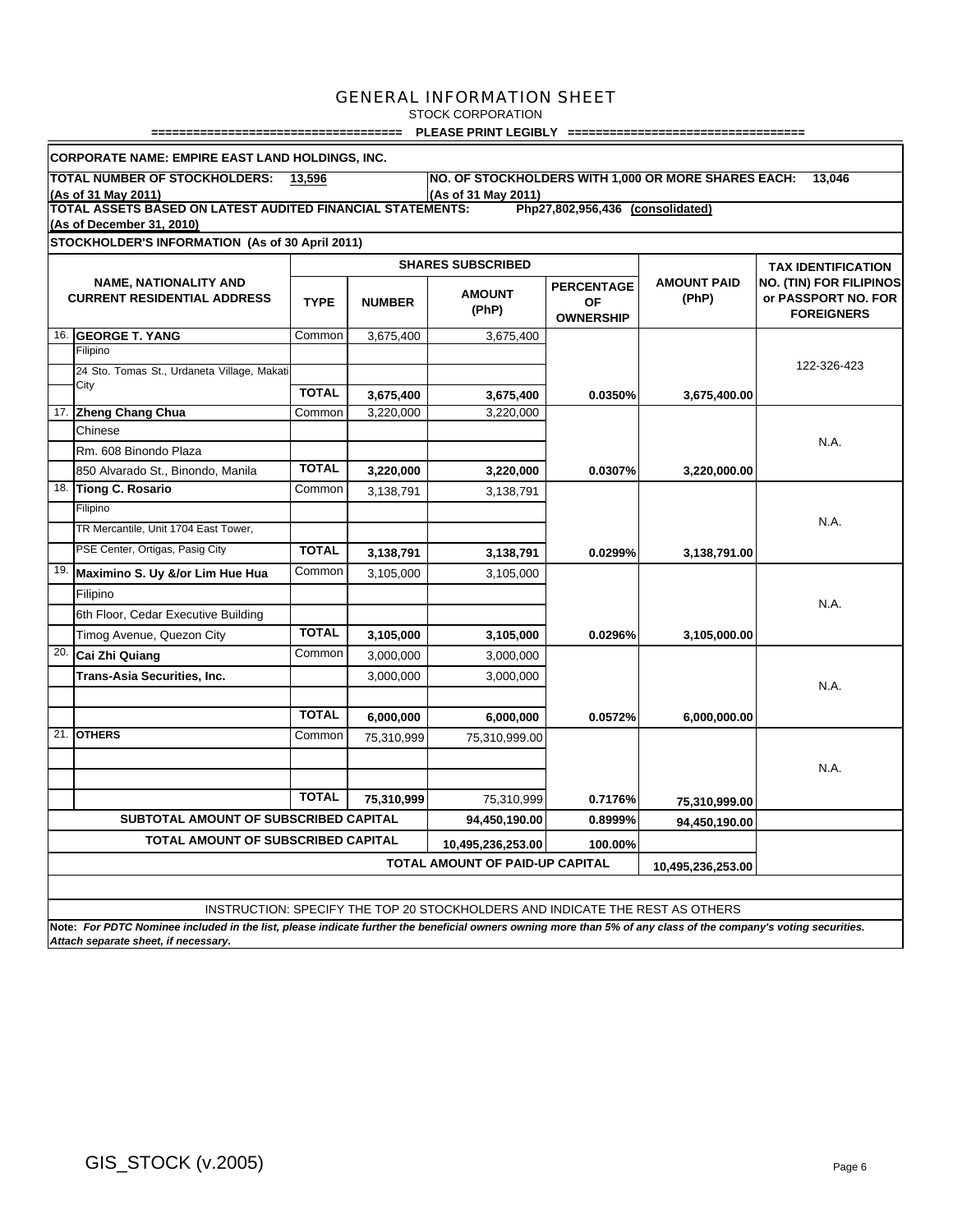STOCK CORPORATION

| <b>CORPORATE NAME: EMPIRE EAST LAND HOLDINGS, INC.</b>                                                             |                                                                       |                      |                                                 |                                               |                      |               |                                                            |  |
|--------------------------------------------------------------------------------------------------------------------|-----------------------------------------------------------------------|----------------------|-------------------------------------------------|-----------------------------------------------|----------------------|---------------|------------------------------------------------------------|--|
| 1. INVESTMENT OF CORPORATE                                                                                         |                                                                       |                      | <b>AMOUNT (PhP)</b>                             |                                               |                      |               | <b>DATE OF BOARD</b>                                       |  |
|                                                                                                                    | <b>FUNDS IN ANOTHER CORPORATION</b>                                   |                      |                                                 |                                               |                      |               | <b>RESOLUTION</b>                                          |  |
| <b>1.1 STOCKS</b>                                                                                                  |                                                                       |                      | <b>N.A.</b>                                     |                                               |                      |               | N.A.                                                       |  |
| 1.2 BONDS/COMMERCIAL PAPER                                                                                         |                                                                       |                      | <b>N.A.</b>                                     |                                               |                      |               | <b>N.A.</b>                                                |  |
| <b>1.3 LOANS/ CREDITS/ ADVANCES</b>                                                                                | (Issued by Private Corporations)                                      |                      | <b>N.A.</b>                                     |                                               |                      |               | <b>N.A.</b>                                                |  |
|                                                                                                                    | <b>1.4 GOVERNMENT TREASURY BILLS</b>                                  |                      | <b>N.A.</b>                                     |                                               |                      |               | <b>N.A.</b>                                                |  |
| 1.5 OTHERS                                                                                                         |                                                                       |                      | <b>N.A.</b>                                     |                                               |                      |               | <b>N.A.</b>                                                |  |
| 2. INVESTMENT OF CORPORATE FUNDS IN ACTIVITIES                                                                     |                                                                       |                      |                                                 |                                               | <b>DATE OF BOARD</b> |               | <b>DATE OF</b>                                             |  |
|                                                                                                                    | UNDER ITS SECONDARY PURPOSES (PLEASE SPECIFY:)                        |                      |                                                 |                                               | <b>RESOLUTION</b>    |               | <b>STOCKHOLDERS</b>                                        |  |
|                                                                                                                    | N.A.                                                                  |                      |                                                 | <b>N.A.</b>                                   |                      |               | <u>__RATIEICATION</u><br>N.A.                              |  |
| 3. TREASURY SHARES                                                                                                 |                                                                       |                      |                                                 |                                               | <b>NO. OF SHARES</b> |               | % AS TO THE TOTAL<br><b>NO. OF SHARES</b><br><b>ISSUED</b> |  |
|                                                                                                                    |                                                                       |                      |                                                 |                                               | 127,256,071          |               | 1.198%                                                     |  |
| 4. UNRESTRICTED/UNAPPROPRIATED RETAINED EARNINGS<br>2,358,698,024 (consolidated)<br>AS OF END OF LAST FISCAL YEAR: |                                                                       |                      |                                                 |                                               |                      |               |                                                            |  |
| 5. DIVIDENDS DECLARED DURING THE IMMEDIATELY PRECEDING N.A.                                                        |                                                                       |                      |                                                 |                                               |                      |               |                                                            |  |
|                                                                                                                    | <b>TYPE OF DIVIDEND</b>                                               |                      |                                                 |                                               | <b>AMOUNT (PhP)</b>  |               | <b>DATE DECLARED</b>                                       |  |
| 5.1                                                                                                                | <b>CASH (Preferred Shares)</b>                                        |                      |                                                 |                                               | <b>N.A.</b>          |               |                                                            |  |
| <b>STOCK</b><br>5.2                                                                                                |                                                                       |                      |                                                 |                                               | <b>N.A.</b>          |               |                                                            |  |
| <b>PROPERTY</b><br>5.3                                                                                             |                                                                       |                      |                                                 |                                               | <b>N.A.</b>          |               |                                                            |  |
|                                                                                                                    |                                                                       | <b>TOTAL</b>         |                                                 |                                               |                      |               |                                                            |  |
| 6. ADDITIONAL SHARES ISSUED DURING THE PERIOD:                                                                     |                                                                       |                      |                                                 |                                               |                      |               |                                                            |  |
| <b>DATE</b>                                                                                                        |                                                                       | <b>NO. OF SHARES</b> |                                                 |                                               |                      | <b>AMOUNT</b> |                                                            |  |
| <b>N.A.</b>                                                                                                        |                                                                       | <b>N.A.</b>          |                                                 |                                               |                      | <b>N.A.</b>   |                                                            |  |
| N.A.                                                                                                               |                                                                       | N.A.                 |                                                 |                                               |                      | N.A.          |                                                            |  |
| <b>N.A.</b>                                                                                                        |                                                                       | <b>N.A.</b>          |                                                 |                                               |                      | <b>N.A.</b>   |                                                            |  |
| <b>N.A.</b>                                                                                                        |                                                                       | <b>N.A.</b>          |                                                 |                                               |                      | <b>N.A.</b>   |                                                            |  |
| SECONDARY LICENSE/REGISTRATION WITH SEC AND OTHER GOV'T AGENCY:                                                    | <b>SEC</b>                                                            |                      |                                                 | <b>BSP</b>                                    |                      |               | $\overline{c}$                                             |  |
| <b>NAME OF AGENCY:</b><br><b>TYPE OF</b>                                                                           |                                                                       |                      |                                                 |                                               |                      |               |                                                            |  |
| <b>LICENSE/REGN.</b>                                                                                               | N.A.                                                                  |                      |                                                 | <b>N.A.</b>                                   |                      |               | N.A.                                                       |  |
| <b>DATE ISSUED:</b>                                                                                                | N.A.                                                                  |                      |                                                 | N.A.                                          |                      | N.A.          |                                                            |  |
| <b>DATE STARTED</b>                                                                                                | N.A.                                                                  |                      |                                                 | <b>N.A.</b>                                   |                      |               | N.A.                                                       |  |
| <b>OPERATIONS:</b>                                                                                                 |                                                                       |                      |                                                 |                                               |                      |               |                                                            |  |
|                                                                                                                    | <b>TOTAL ANNUAL COMPENSATION OF</b><br>DIRECTORS DURING THE PRECEDING |                      | <b>TOTAL NO. OF</b><br><b>MANAGERS/OFFICERS</b> | <b>TOTAL NO. OF</b><br><b>RANK &amp; FILE</b> |                      |               | <b>TOTAL MANPOWER</b><br><b>COMPLEMENT:</b>                |  |
| FISCAL YEAR (in PhP)<br><b>EMPLOYEES:</b>                                                                          |                                                                       |                      |                                                 |                                               |                      |               |                                                            |  |
| Php 600,000.00                                                                                                     |                                                                       |                      | 42                                              |                                               | 217                  |               | 259                                                        |  |
| NOTE: HOE ADDITIONAL OUEET IF NEOFOCADV                                                                            |                                                                       |                      |                                                 |                                               |                      |               |                                                            |  |

NOTE: USE ADDITIONAL SHEET IF NECESSARY

H